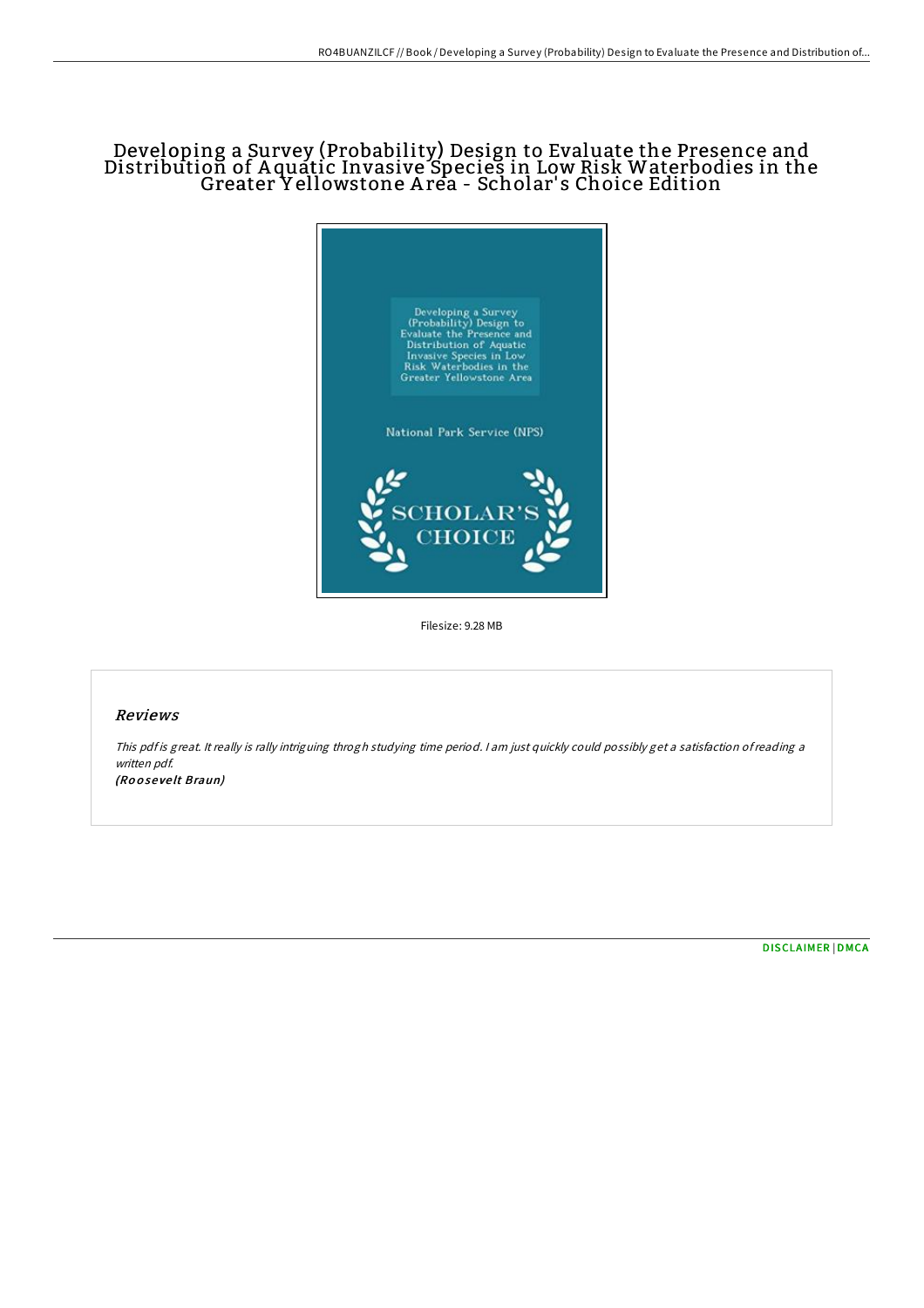## DEVELOPING A SURVEY (PROBABILITY) DESIGN TO EVALUATE THE PRESENCE AND DISTRIBUTION OF AQUATIC INVASIVE SPECIES IN LOW RISK WATERBODIES IN THE GREATER YELLOWSTONE AREA - SCHOLAR'S CHOICE EDITION



To save Developing a Survey (Probability) Design to Evaluate the Presence and Distribution of Aquatic Invasive Species in Low Risk Waterbodies in the Greater Yellowstone Area - Scholar's Choice Edition eBook, make sure you click the button under and save the file or have accessibility to additional information that are related to DEVELOPING A SURVEY (PROBABILITY) DESIGN TO EVALUATE THE PRESENCE AND DISTRIBUTION OF AQUATIC INVASIVE SPECIES IN LOW RISK WATERBODIES IN THE GREATER YELLOWSTONE AREA -SCHOLAR'S CHOICE EDITION book.

Scholar's Choice, 2015. PAP. Book Condition: New. New Book. Delivered from our UK warehouse in 3 to 5 business days. THIS BOOK IS PRINTED ON DEMAND. Established seller since 2000.

 $\blacksquare$ Read Developing a Survey (Probability) Design to [Evaluate](http://almighty24.tech/developing-a-survey-probability-design-to-evalua-1.html) the Presence and Distribution of Aquatic Invasive Species in Low Risk Waterbodies in the Greater Yellowstone Area - Scholar's Choice Edition Online Do wnload PDF Developing a Survey (Probability) Design to [Evaluate](http://almighty24.tech/developing-a-survey-probability-design-to-evalua-1.html) the Presence and Distribution of Aquatic Invasive Species in Low Risk Waterbodies in the Greater Yellowstone Area - Scholar's Choice Edition